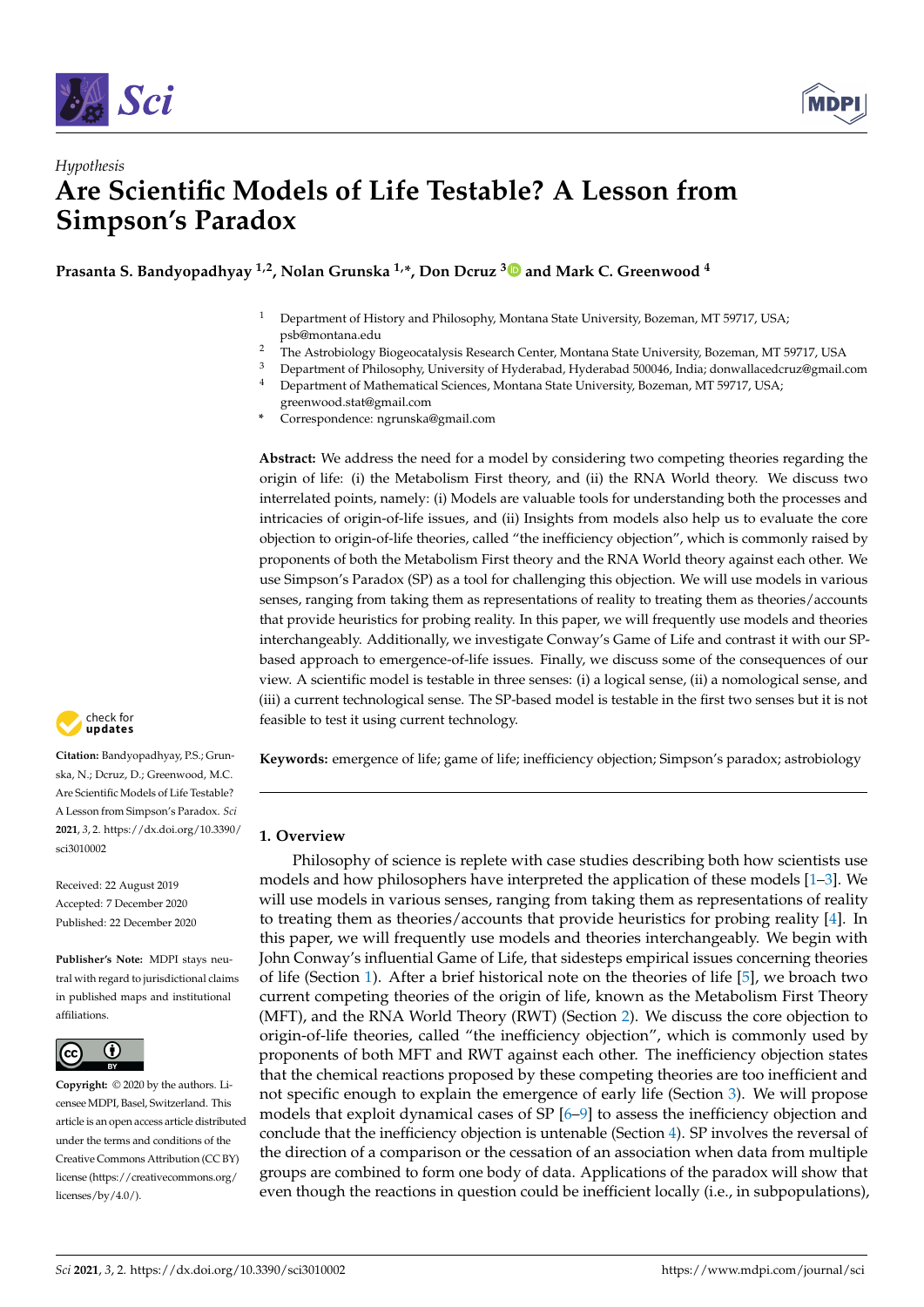they could be efficient globally (i.e., in the overall population). This, in turn, suggests that the emergence of life is chemically plausible, despite the objections of competing theorists. Here, we compare Conway's mathematical modelling of life with SP-based modelling (Section [4\)](#page-3-0). Finally, we revisit the question: "is the SP-based model of life testable?" (Section [5\)](#page-4-0).

## <span id="page-1-0"></span>**2. Conway's Game of Life**

The Cambridge mathematician John Conway sidesteps issues regarding empirical methods of testing a scientific theory [\[10\]](#page-9-6). He instead proposes a mathematical model called "the game of life" to investigate how complex life (in a certain sense) could emerge from some simple rules [\[11\]](#page-9-7). This is a zero-sum game and its evolution is determined by its initial state without requiring further input [\[12\]](#page-9-8). By interacting with the game of life, given certain initial configurations, one can observe how the game evolves with patterns. The universe of the game of life Conway lays out is a two-dimensional orthogonal square of cells, each of which has two possible states, i.e., dead or alive, where the square extends infinitely in all directions. However, to see how the game evolves into certain complex structures, the former must follow some rules: (i) A live cell with two or three live neighbors survives; (ii) A dead cell with exactly three live neighbors becomes a live cell; (iii) A cell dies or remains dead in the case where a live cell has zero or one neighbor, i.e., the game causes it to die from loneliness; and (iv) If a live cell has more than three neighbors, then it dies from overpopulation.

There are three points worth mentioning about Conway's game. First, the appeal of this mathematical model is that the local rules are clear and simple, while its global behavior could be complex. Second, to the question "Could life emerge?" Conway answers that it is inescapable, at least with some constraints on how the game should be played. If the square array of cells is totally empty, nothing will emerge. In contrast, if every cell is occupied, then all of them will be eliminated in the next generation due to overcrowding. In addition, there would be numerous other initial configurations, resulting in no selfreplicability. However, these are all special cases where life will not emerge. Unless we interfere with life considerably, it could emerge at some time, somewhere in that infinite plane of every conceivable finite pattern [\[13\]](#page-9-9). Third, although growth is often associated with the definition of life [\[14\]](#page-9-10), Conway realized that we need something more to characterize life, and he found *patterns* which were alive in the game to be a characteristic of what we perceive as life.

One could, however, raise concerns about Conway's mathematical modelling of life. All possible configurations in play are the results of some initial conditions, and follow deterministically therefrom. Consequently, they are error-free, self-replicating, and almost perfect copies at each stage of their evolution. It also overlooks the open-ended system of how nature evolves through minor point-mutations and tweaks via the process of natural selection [\[15](#page-9-11)[,16\]](#page-9-12). There are at least two ways in which empirical theories of life and Conway's game of life differ. First, the former concerns the open-ended system of nature where the studied mechanism and the system in which we intervene are uncertain in terms of what they might reveal. Several auxiliary assumptions that could play significant roles in the mechanism have not yet been properly grasped. Second, unlike Conway's model, nature has more than two dimensions, further complicating the understanding of nature.

#### <span id="page-1-1"></span>**3. Two Competing Empirical Theories about the Origin of Life**

Serious scientific experimentation on the origin of life can be traced to the first organic synthesis of urea by Friedrich Wohler in 1828. Wohler showed that it is possible to produce molecules formed by biological processes in a test tube [\[17\]](#page-9-13). This production of an organic molecule from inorganic compounds is arguably the first step on the road to the origin of life. Darwin speculated in 1871 (in a letter to Joseph Hooker) that life might have originated in a "warm little pond", in the presence of water, ammonia and phosphates, light, heat and electricity, etc. However, the first testable theories were put forward by AI Oparin and JBS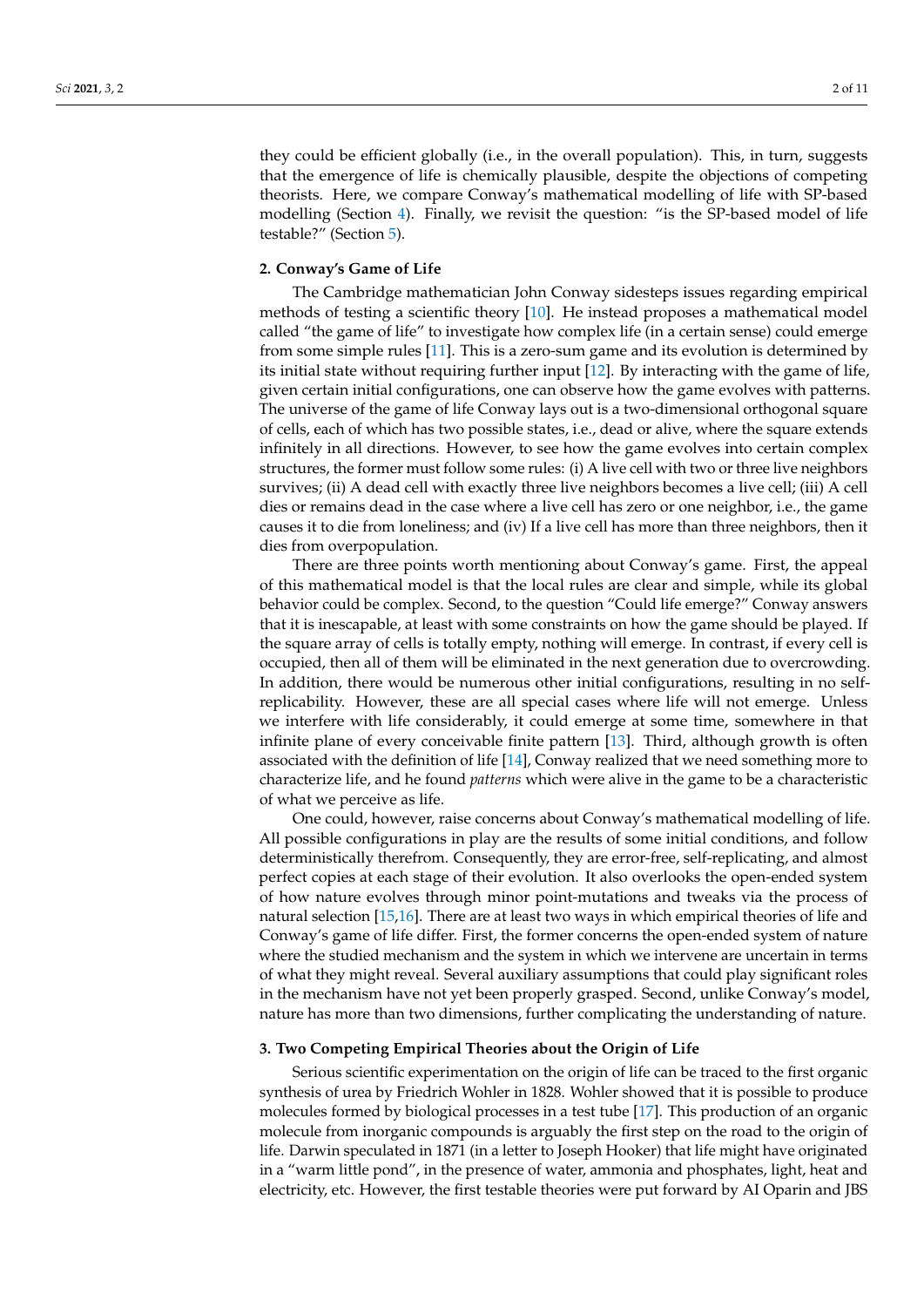Haldane during the early 1920s, suggesting that life formed within vesicles in a primordial soup [\[18,](#page-9-14)[19\]](#page-9-15).

There are presently over a dozen hypotheses trying to address the question of the origin of life [\[20\]](#page-9-16). We focus on two, namely, the Metabolism First Theory (MFT) [\[21](#page-9-17)[,22\]](#page-9-18) and the RNA World Theory (RWT) [\[23\]](#page-9-19). One way to frame the debate between these two hypotheses is in terms of which factor, i.e., "energy" or "heredity", is the central theme behind the emergence of life. The MFT upholds energy as the central driving force for life's emergence, whereas the RWT champions heredity. According to the MFT, the development of the first living system must have involved a sequence of chemical transformations achieving increasing levels of chemical complexity—including pathways, cycles and hypercycles—compared to its available starting materials. Within this framework, one possible starting point for the sequence to become living entities is considered to be polymers of amino acids, namely, peptides. MFT suggests that the chemistry leading to life could have occurred in a relatively stable environment containing some catalytic activities that would have expedited the production of other important and relevant bio-molecules. Many proponents of MFT believe minerals served several critical functions during this process [\[24](#page-9-20)[,25\]](#page-9-21). These functions include catalysis, protection, support, and selection. Minerals could have acted as a surface for the assemblage of chemical systems, and protected these systems from dispersal and destruction. The surfaces of these minerals could have also acted as platforms upon which molecules could accumulate and interact with each other. In addition, it is conjectured that minerals might have acted as selective agents, thereby affording a framework for certain biologically useful molecules such as the amino acid, leucine, which breaks down within a few minutes in 2000 ◦C pressurized water, but may persist for days when pyrrhotite, an iron-sulfur mineral commonly found at submarine volcanic vents, is added to the mix [\[26\]](#page-9-22). In short, proponents of MFT contend that life originated through metabolic processes, and *not* via heredity.

Now consider the RNA World Theory (RWT). In the 1960s, Francis Crick and several other biochemists suggested that the ancestral molecule which triggered the journey towards the origin of life was neither DNA nor proteins, but perhaps RNA or other chemical informational molecules such as peptide nucleotides (PNA), threose nucleic acid (TNA), glycerol-derived nucleic-acid (GNA) and/or pyranosyl-RNA [\[27,](#page-9-23)[28\]](#page-9-24). In addition, the reasons that the chemical informational molecule is now probably thought to have been RNA is that it would be able to both carry out catalytic activity (i.e., to act as a ribozyme) and act as a chemical informational code carrying molecule (e.g., mRNA, tRNA, retroviral RNA—flu, HIV), as well as being able to carry out self-replication. Good examples of this are (i) nicotinamide adenine dinucleotide (NAD, a dimer), which can act as co-enzyme and can self-replicate [\[29–](#page-9-25)[34\]](#page-9-26), and (ii) Spiegelman's monster [\[35](#page-9-27)[–37\]](#page-9-28). Leslie Orgel [\[38\]](#page-9-29), one of the supporters of this view, wrote: "[t]here were a few reasons why we favored RNA over DNA as the originator of the genetic system, even though DNA is now the main repository of hereditary information. One consideration was that the ribonucleotides in RNA are more readily synthesized than are the deoxyribonucleotides in DNA. Moreover, it was easy to envision ways that DNA could evolve from RNA and then, being more stable, take over RNA's role as the guardian of heredity."

Difficulties appraising theories about the emergence of life are exacerbated due to its being an intractable problem. We cannot time-travel to observe the unfolding of life. However, fortunately, there is a long tradition in science where intractable problems are sometimes transformed into manageable ones [\[39,](#page-10-0)[40\]](#page-10-1) and theories in astrobiology are no exception [\[41\]](#page-10-2). The apparent intractability of MFT and RWT can be overcome to some extent by constructing models in labs to conceptualize the conditions leading to the emergence of life. Schoonen et al. [\[42\]](#page-10-3) showed that iron and nickel sulfides could have served as a template, catalyst, and energy source for the possible production of biological molecules, thus supporting the MFT theory. As for the RWT, Altman and Cech independently showed that RNA, unlike DNA, can perform some of the enzymatic functions needed for replication [\[43](#page-10-4)[–45\]](#page-10-5). As pointed out earlier, in principle, RNA molecules could store genetic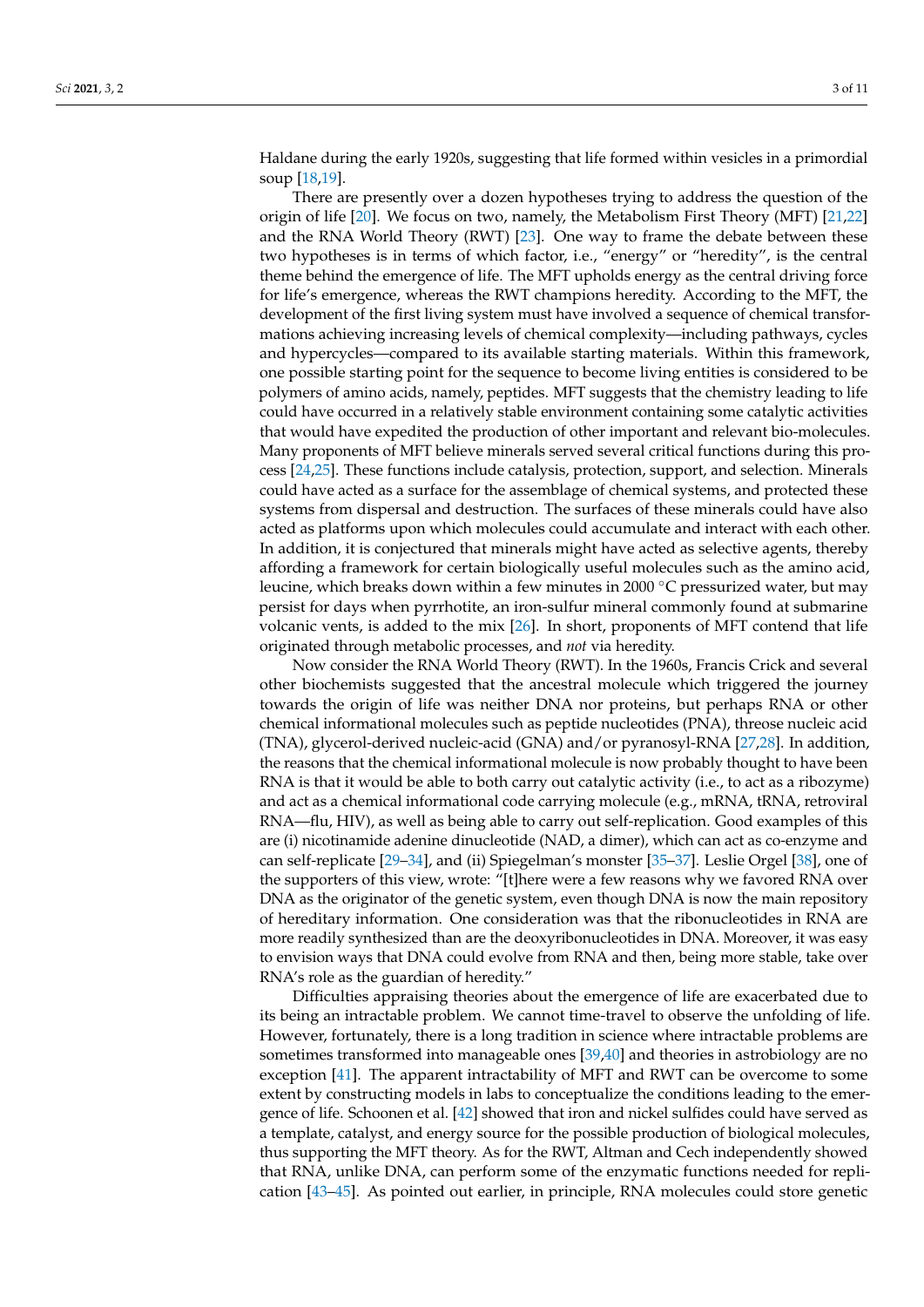information and act as catalysts and consequently, they could make proteins which are unnecessary for simpler life forms [\[46](#page-10-6)[,47\]](#page-10-7). Experimental data suggests that RNA-based life could possibly have existed before protein-catalyzed life emerged.

#### <span id="page-3-0"></span>**4. The Inefficiency Objection to the Two Origin-of-Life Theories**

Proponents of each theory criticize one another for failing to provide a satisfactory account of the emergence of life on early Earth. One of the fundamental objections they advance against one another is what has been called "the inefficiency objection". The objection states that the reactions proposed by each of the competing theories are too inefficient and not specific enough to explain life's emergence.

Orgel, a proponent of the RWT, examined various metabolic pathways to determine whether such pathways could have existed under the conditions present on early Earth. He agrees with MFT proponents that it is logically possible to think that some metabolic cycles could have evolved which then "kick-started" early life. However, Orgel insists that scientists are solely concerned with "chemical plausibility." He wrote: "It must be recognized that assessment of the feasibility of any particular proposed prebiotic cycle must depend on arguments about chemical plausibility, rather than on a decision about logical possibility" [\[48\]](#page-10-8).

One of the metabolic cycles which is important to MFT is the reverse tricarboxylic acid cycle (rTCA). This process is used by some organisms to synthesize reduced carbon compounds using  $CO<sub>2</sub>$  from the atmosphere. This type of reaction is an alternative to the Calvin cycle observed in plants. Wächtershäuser [\[49\]](#page-10-9) has suggested that this cycle is a possible candidate for the production of reduced carbon in a prebiotic setting. Orgel used this cycle to investigate whether it is chemically plausible to demonstrate that life could have emerged from such metabolic cycles. While the TCA takes complex carbon molecules in the form of sugars and oxidizes them to  $CO<sub>2</sub>$  and water, the rTCA fixes  $CO<sub>2</sub>$  and water to make useable carbon compounds, typically sugar  $(C_6H_{12}O_6)$ . Orgel states that each metabolic cycle, including the rTCA, "must be evaluated in terms of the efficiencies and specificities". He concludes that early reactions were not efficient, and the existence of side reactions would disrupt the rTCA. These side reactions would siphon off carbon captured in earlier steps of the rTCA cycle, reducing the efficiency of the total cycle.

Robert Shapiro, an MFT theorist, questions the RWT. In a series of articles spanning more than twenty years, he argues that RNA, a versatile class of molecules, is a "highly implausible start for life", [and although] "no physical law need be broken for spontaneous RNA formation to happen, ... the chances against it are ... immense," [\[50\]](#page-10-10). To appreciate Shapiro's arguments against the RWT and some of the subsequent comments by his opponents, we discuss some of the components of the RWT beginning with precursors to nucleic acids.

According to RWT critics, RNA nucleotides are difficult to synthesize and are very easily destroyed when synthesized under laboratory conditions [\[27\]](#page-9-23). One of the examples Shapiro considers is the autocatalytic formose reactions [\[51\]](#page-10-11) for the prebiotic synthesis of ribose. Ribose is a 5C ring D-sugar which along with alternating phosphate groups forms a phosphodiester bond linkage in order to make the necessary backbone observed in polyribonucleotides. The synthesis of ribose, as one such component of the RNA world hypothesis, is a necessary integral step during the prebiotic production of RNA. However, Shapiro wrote, "[the] evidence that is currently available does not support the availability of ribose on the prebiotic Earth, except perhaps for brief periods of time and in low concentrations as part of a complex mixture, as well as being under conditions unsuitable for nucleotide synthesis." He argues that although the Urey-Miller experiment yielded amino acids, it failed to provide nucleotides, the building blocks of RNA. He states that the reactions yielding RNA precursors are too "inefficient" and produce these precursors in very low amounts. Recent work has, however, shown that borate minerals are able to stabilize ribose in early Earth conditions against the inevitable Browning reactions which transform sugars into largely nonfunctional polymeric mixtures of nonessential molecules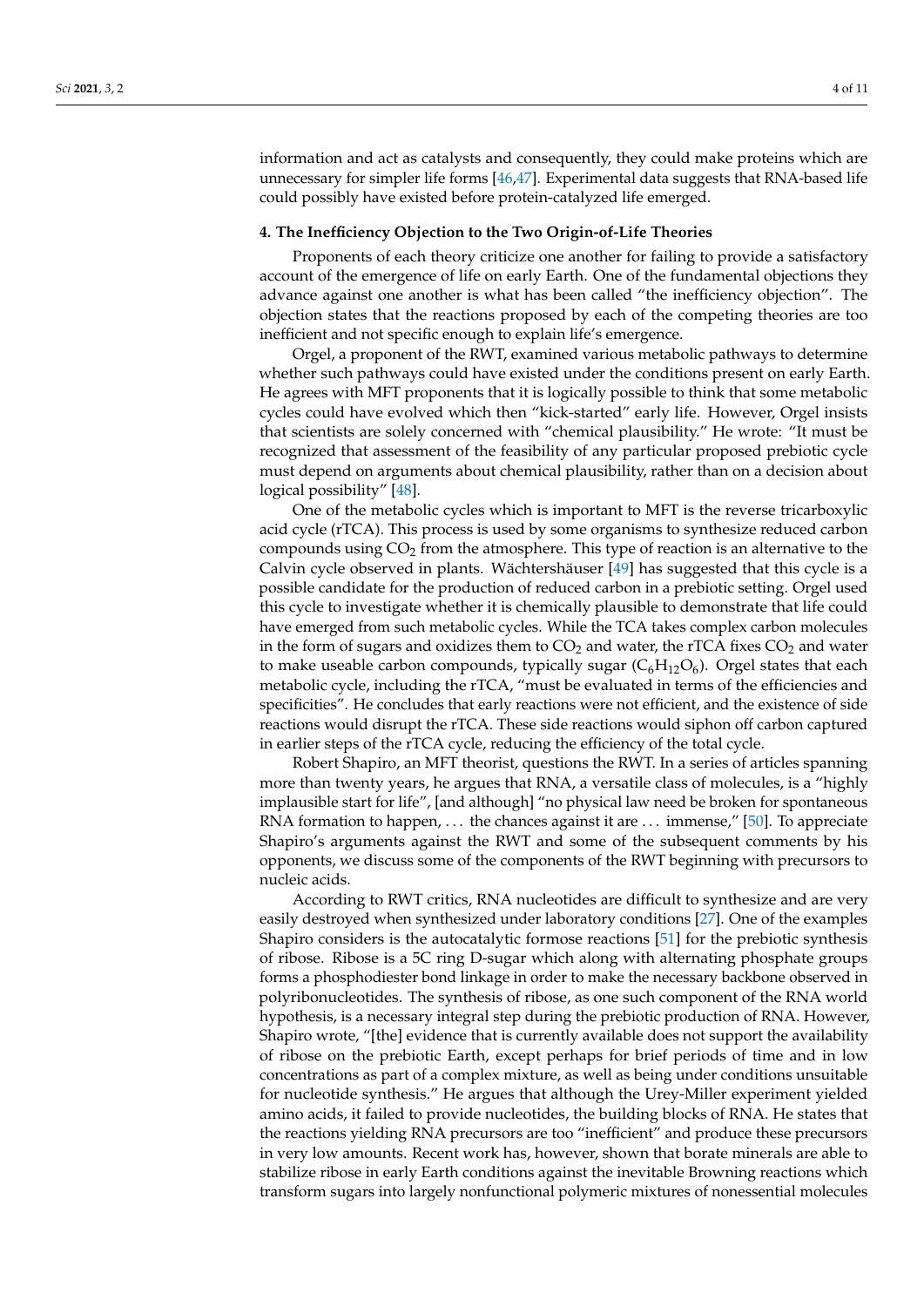for the emergence of life [\[52\]](#page-10-12). However, Shapiro's principal argument that reactions for RNA precursors are inefficient could still be salvaged. Although borate minerals are able to stabilize ribose, Ricardo and his co-authors' paper showed that the rate of the formation of ribose as a natural outcome of the chemical polymerization of formaldehyde remained inefficient compared to the rate of the nonribose molecules produced in an 8:2 ratio of nonribose to ribose. Therefore, ribose synthesis is still likely to be too inefficient to produce the large concentrations necessary for RNA precursors.

Two inter-related points deserve mention, since they are shared by both Orgel and Shapiro, despite their opposition to each other's theories. First, both agree that it is logically possible for the reactions cited by their opposing group to occur on early Earth. The fact that organic molecule X is logically possible means that it does not violate rules of logic or pure mathematics. However, the point of the disagreement between the two theorists is not about the logical possibility of those reactions taking place on early Earth. On the contrary, it concerns the chemical plausibility of those reactions on early Earth. The fact that organic molecule Y is chemically possible means that Y does not violate the laws of physicochemistry. Neither Orgel nor Shapiro hold the view that these reactions violate laws of physicochemistry, but each argue that the reactions cited by the other are chemically improbable. Both think that since these reactions are improbable, they are therefore chemically implausible. The second and final point, on which, surprisingly, both agree, concerns what we have called the inefficiency objection. If we read the objection raised by both adherents against each other, then we find that they both argue that the early Earth reactions invoked by the other are too inefficient and not specific enough to explain the emergence of life.

## <span id="page-4-0"></span>**5. Two Types of Simpson's Paradox and a Response to the Inefficiency Objection**

Simpson's Paradox (SP) is defined as the reversal of the direction of a comparison or the cessation of an association when data from multiple groups are combined to form a single whole. This is called the *static version* of the paradox (Table [1\)](#page-4-1). Here is a familiar example of the static version:

<span id="page-4-1"></span>Table 1. "CV" includes two categorical variables, "F" for "females" and "M" for "males". "A" and "R" represent "the number of accepted/rejected" for two departments, D1, and D2. This is a formulation of the paradox in which the association in the subpopulations is reversed in the combined population. Although the acceptance rates for females are higher than for males in each department, in the combined population, the rates are reversed.

|    |       |     |                |     | Simpson's Paradox (Static Version) |     |                         |
|----|-------|-----|----------------|-----|------------------------------------|-----|-------------------------|
| CV | $D_1$ |     | D <sub>2</sub> |     | <b>Acceptance Rates</b>            |     | <b>Overall</b>          |
|    |       |     |                |     | D1                                 | D,  | <b>Acceptance Rates</b> |
| Е  | 180   | 20  | 100            | 200 | 90%                                | 33% | 56%                     |
| M  | 480   | 120 | 10             | 90  | 80%                                | 10% | 70%                     |

This is a static version because it involves a static, one-time cross-section of a dataset without constant updates in light of the impact of new data. However, there is another version of the Paradox called the *dynamic version*, which was recently described by Chuang [\[53\]](#page-10-13). In molecular dynamic cases of SP, the reversal, over a period, of the direction of a major molecular product evolving as a whole was observed when minor molecular products were pooled together from their subreactions. We will be exploiting the theme behind the dynamic version of the Paradox to contend the untenability of the inefficiency objection. First, we will provide an example to illustrate both how a dynamic case of the Paradox works, and why Orgel's objection is not necessarily true. Then, we will apply the same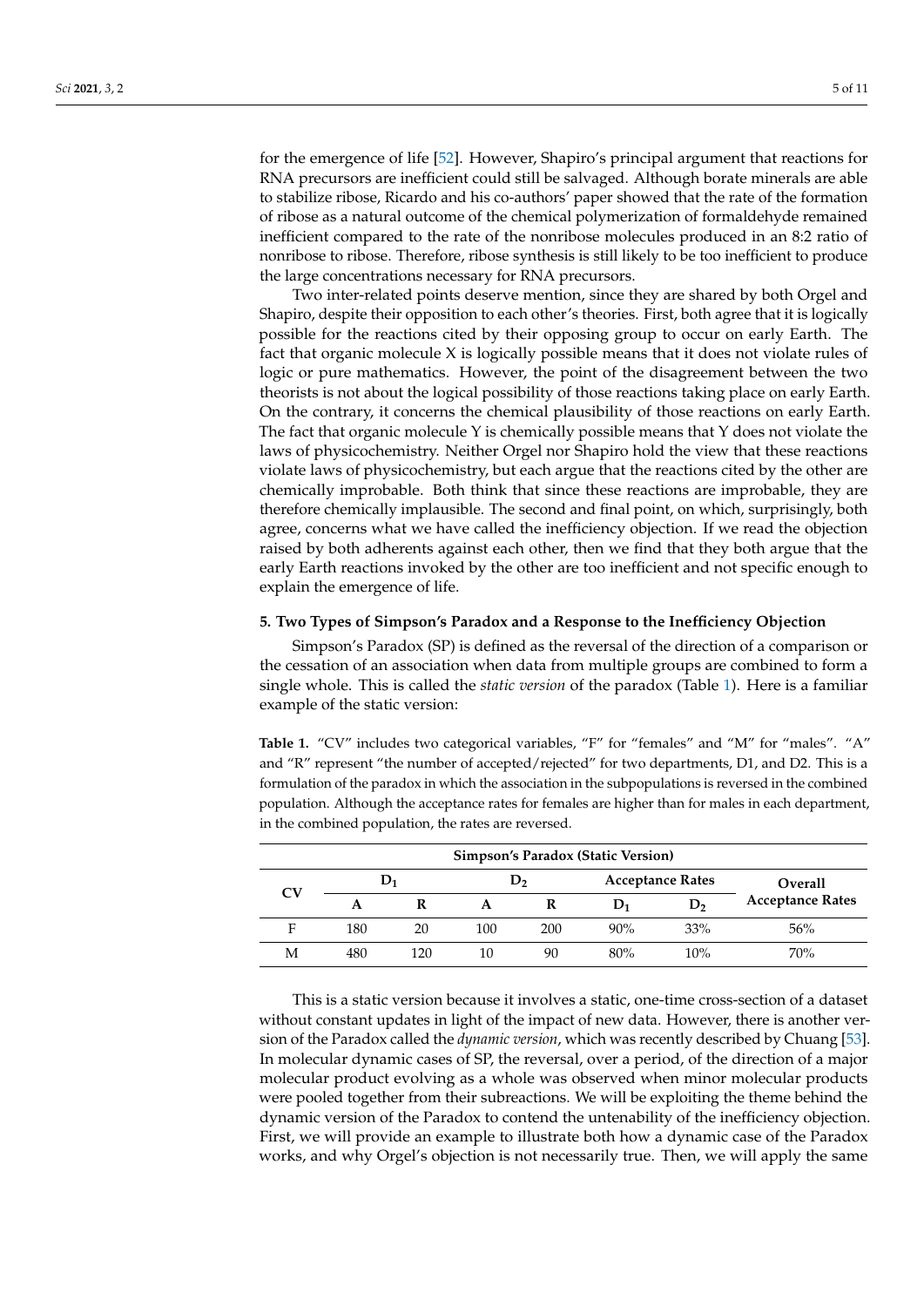treatment to Shapiro's objection. Since the molecular dynamical case involves a change in growth-rate, we first define the notion of growth rate (*G*) as in Equation (1):

$$
G = \left(\frac{T_j - T_i}{T_i}\right) \times 100\tag{1}
$$

where  $T_j$  is the number of molecules at a later time and  $T_i$  represents the number at an earlier time. One example of the dynamic case of the Paradox is represented by Table [2,](#page-5-0) with growth rates between 1.17 and 1.57, depending on the groups being compared. Here, we observe the growth rate change of, for example, acetyl-CoA in subreactions over a period of time. In the rTCA cycle, the functional molecules are represented by acetyl-CoA, the product of the 8 steps of the rTCA cycle gaining two carbon atoms in the acetyl functional group via reduction of  $CO<sub>2</sub>$ . Nonfunctional molecules are created every time an entire cycle is not completed. An inefficient reaction results in a loss of the carbon captured earlier in the rTCA. For this example, we have made three assumptions following Orgel [\[48\]](#page-10-8): (i) each reaction within the rTCA is 90% efficient; (ii) Acetyl-CoA is stable enough in its environment in that it does not undergo any appreciable loss; and (iii) the supply of  $CO<sub>2</sub>$  is not limiting. According to Orgel's example, a 90% efficiency per reaction should not produce an adequate supply of acetyl-CoA, because after eight reactions of 90% efficiency, the efficiency of the total cycle of acetyl-CoA is less than 45%, meaning that the cycle produces only nonfunctional molecules more than half of the time. This presumably led Orgel to conclude that a noncatalyzed rTCA is chemically implausible.

Consider Table [2](#page-5-0) below:

<span id="page-5-0"></span>**Table 2.** "CV" represents two categorical variables, "F" (acetyl-CoA) and "NF" (nonfunctional molecules). " $R_1$ " and " $R_2$ " represent different individual reaction groups and  $T_1$  and  $T_2$  represent two time points where a count is made. Although the growth rates for nonfunctional molecules are higher than acetyl-CoA in each reaction group, the relationship is reversed in the combined population.

| <b>Simpson's Paradox (Dynamic Version)</b> |         |      |      |      |       |                     |                       |  |
|--------------------------------------------|---------|------|------|------|-------|---------------------|-----------------------|--|
|                                            | $R_1$   |      |      | R,   |       | <b>Growth Rates</b> | <b>Overall Growth</b> |  |
| CV                                         | $T_{1}$ | т,   | Т1   | T,   | $R_1$ | R,                  | Rates                 |  |
| F                                          | 1000    | 1430 | 100  | 117  | 1.43  | 1.17                | 1.41                  |  |
| NF                                         | 100     | 157  | 1000 | 1285 | 1.57  | 1.285               | 1.31                  |  |

In R1, we began with 1100 molecules in total; 1000F and 100NF respectively. In  $R_1$ , NF grew at a rate of  $n \times 1.57$  from its original number n over time  $T_j$  to  $T_{j+1}$  whereas F grew at a rate of  $n \times 1.43$  over the same period. In  $R_2$ , we began with 1100 molecules altogether; 100F and 1000NF. NF grew at a rate of  $n \times 1.285$ , whereas F grew at a rate of  $n \times 1.17$ . We see that although acetyl-CoA is a minor product within each subpopulation, the overall growth rate for F is 1.41, which is greater than the NF growth rate of 1.31 for the global population. This possible scenario casts doubt on the inefficiency objection raised by Orgel against the MFT. Table [2](#page-5-0) is visually represented by Figure [1.](#page-6-0)

Shapiro raised a similar objection involving the inefficiency of RNA production for the RWT. He argued that ribose reactions are inefficient, since they cannot generate an adequate amount of the RNA precursors required for the production of polymerized RNA. Three assumptions are made for this example of Simpson's paradox, as follows: (i) the ratios of percentage yields of each reaction are as reported in Ricardo, et al. [\[52\]](#page-10-12). So, the conditions that produce these yields must be present. While the ratios of these yields must stay fixed to those reported reaction times, reaction rates can vary (such as might happen if the reaction temperature changes during the experiment); (ii) ribose is stable enough not to undergo appreciable loss; and (iii) The supply of precursors must not be limiting. Based on these assumptions, we have produced Table [3:](#page-6-1)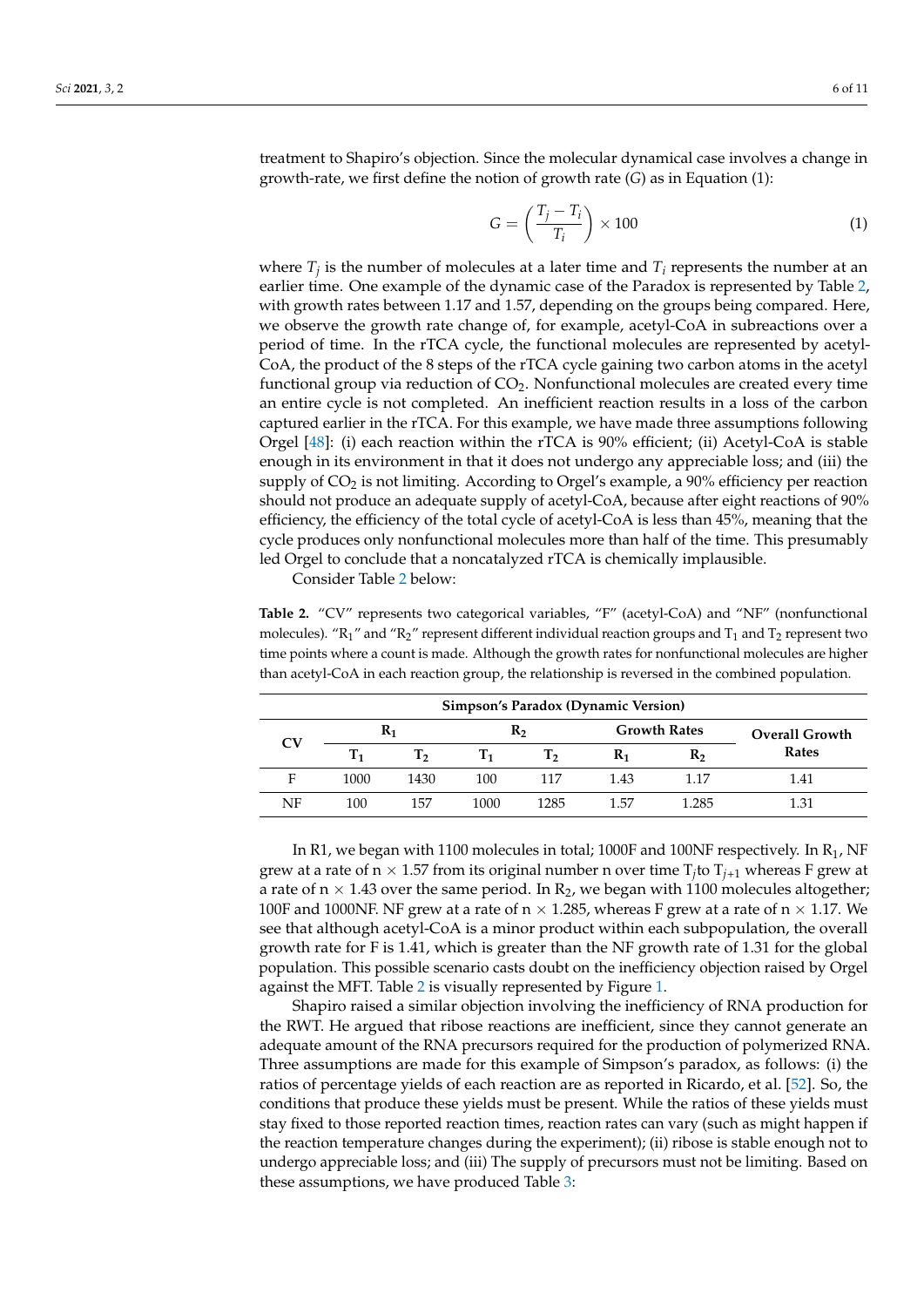<span id="page-6-1"></span>

|    |                  |                  |                |      | <b>Simpson's Paradox (Dynamic Version)</b> |                |                       |
|----|------------------|------------------|----------------|------|--------------------------------------------|----------------|-----------------------|
| CV | $R_1$            |                  | R <sub>2</sub> |      | <b>Growth Rates</b>                        |                | <b>Overall Growth</b> |
|    | $\mathbf{T_{1}}$ | $\mathbf{T}_{2}$ | Т1             | т,   | $\mathbf{R}_1$                             | R <sub>2</sub> | Rates                 |
| R  | 10               | 12               | 1000           | 2000 | 1.2                                        |                | 1.99                  |
| NR | 1000             | 1795             | 10             | 29   | 1.795                                      | 2.9            | 1.81                  |

**Table 3.** "CV" represents two categorical variables, "R" (ribose) and "NR" (nonribose; see Figure [1.](#page-6-0) and " $R_2$ " represent different individual reaction groups and  $T_1$  and  $T_2$  represent two time points where a count is made. Although the growth rates for nonribose products are higher than ribose in each reaction group, the relationship is reversed in the combined population.

We show that although functional molecules (ribose) grow less rapidly than nonribose products, the ribose can still emerge as the major product globally against the nonfunctional molecules. This indicates that the production of functional molecules from prebiotic precursors can be far more chemically plausible globally than indicated by the detractors of each theory (RWT and MFT). If a reaction can be globally efficient as shown by SP, then the inefficiency objection to origin-of-life theories is untenable, and thus, the emergence of life on early Earth seems more probable. In Table [3,](#page-6-1) while the ratio of the growth rates (about 1.2:1.8 as in [\[52\]](#page-10-12)) remains the same in subreactions, the overall growth rates display  $q$  about 1.[2](#page-7-0):1.1.8 as in  $[52]$ ) remains the same in subreactions, the overall growth rate another example of SP. Figure 2 visually represents Table [3.](#page-6-1) another example of SP. Figure 2 visually represents Table 3.

<span id="page-6-0"></span>

**Reaction** 

**Figure 1.** From Table 2 [is v](#page-5-0)isually represented. The "dark" line represents "F" (acetyl-CoA) and **Figure 1.** From Table 2 is visually represented. The "dark" line represents "F" (acetyl-CoA) and the "grey" line represents "NF" (nonfunctional molecules). Even though in  $R_1$  and  $R_2$ , the dark lines are  $\sigma$ shorter in length than the grey lines, in the overall population, the former dominate over the latter showing the required reversal to reject the inefficiency objection to the MFT.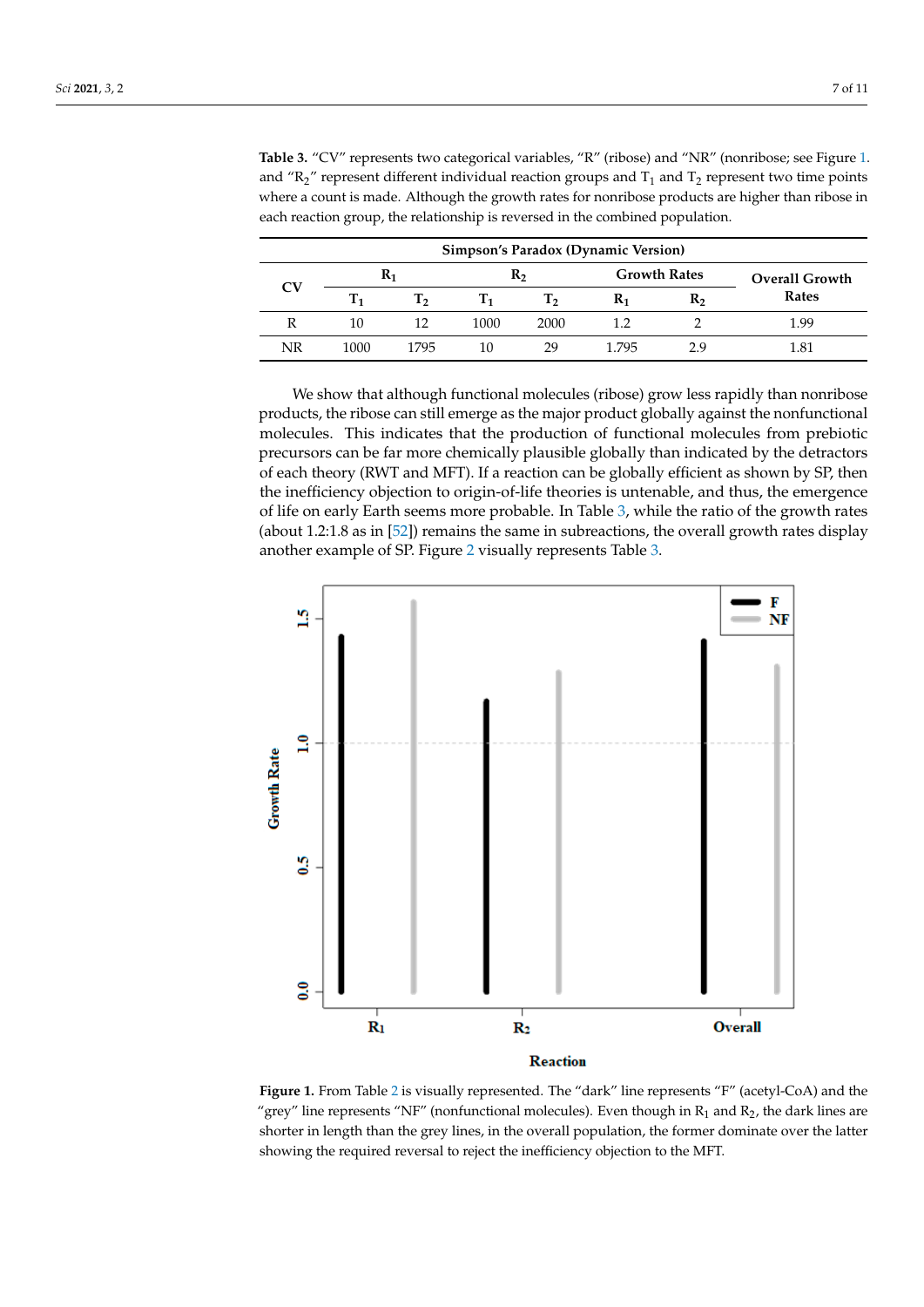<span id="page-7-0"></span>

*Sci* **2021**, *3*, x FOR PEER REVIEW 9 of 11

**Figure 2.** From Table 3 [is](#page-6-1) visually represented. The "dark" line represents "R" (ribose) and the **Figure 2.** From Table 3 is visually represented. The "dark" line represents "R" (ribose) and the "grey" expans in their theorem the represented the data and represented to the day and line represents "NR" (nonribose). Although the dark lines in  $R_1$  and  $R_2$  are shorter than the grey lines, in the overall population, the dark line dominates over the grey line. This reversal allows us to jettison the inefficiency objection to the RWT.

The lesson from Simpson's paradox is that life could emerge from the accumulation of minor products of subreactions. These products become major products globally, and thus contribute to the emergence of life. The use of dynamic versions of the paradox does not just show that it is logically possible for functional molecules to emerge as a major product globally; it also shows that it is chemically plausible for functional molecules to emerge as a major product globally, since this emergence is not improbable.

Readers may wonder how the SP-based model is meaningfully distinct from Conway's modelling of the game of life, since both Conway's mathematical model and the SP-based model is the game of my since sear corrido in the first sense, because it is logically consistent. model are deductive in nature. In the case of Conway's model, if the four rules of the model are deductive in nature. In the case of Conway's model, if the four rules of the game of life are obeyed, then the unfolding of future configurations of the game are already in-built in those rules (see Section [2\)](#page-1-0) Likewise, in three tables of SP, once those numbers are provided in subpopulation, the combined population table with exact numbers and portions follow automatically. Also, both models are dynamic in nature. In Conway's game of life, whether there will be a next generation depends on the previous states of the neighbors, and whether it will stabilize or continue forever depends on its preceding state. The dynamic version of SP might be similar. Life may appear or disappear depending on its previous changing states and the conditions required for producing the paradox. However, there are differences between them. The conditions for the Conway model are few and simple, whereas those which must be satisfied for the emergence of SP, if not complex, could be numerous. Unlike Conway's model, where there are few rules to follow, in the case of SP, there are various ways R1 and R2 in tables II and III that could be satisfied (for example, in those two tables, we get two ratios leading to reversals, but other ratios in R1 and R2 would also be able to produce reversals characteristic of SP-based models). One fundamental way they are different is that the SP-based model is devised to address the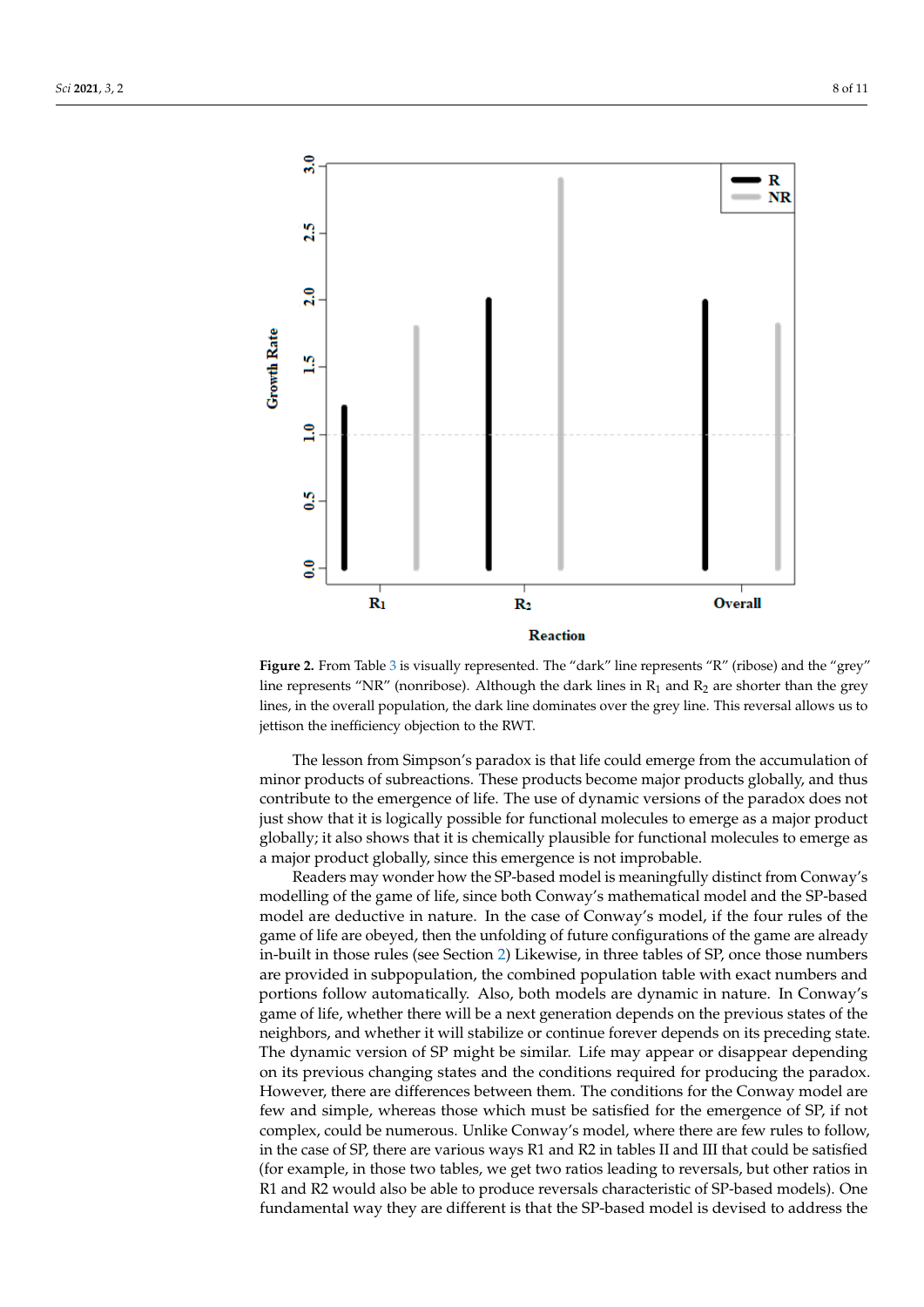inefficiency objection. Conway's model is not meant to tackle the objection. Additionally, none of the terms in the SP-based model is given a biological interpretation (e.g., "life," "survival," etc.) as are in the case of the game of life.

#### **6. Testability of Scientific Models of Life**

One feature that distinguishes scientific theories from nonscientific ones is that the former must be testable, at least in principle [\[54\]](#page-10-14). Consequently, whether the SP-based model is testable is an important question. Following Sober [\[55\]](#page-10-15), we distinguish testability in three senses, viz.: (i) is it logically possible to test the model? (ii) is it nomologically possible to test the model in principle? and (iii) is a test feasible for the model, given current technology? As mentioned before, a model is logically possible if it does not violate the laws of mathematics, physics, chemistry, and biology. If a test is feasible for a model given current technology, then the model is testable at the present time. Obviously, the SP model is testable in the first sense, because it is logically consistent.

Is the model testable in the second sense? Work by Russell et al. has more direct implications for addressing this question. The hydrothermal vents and methane seeps on the ocean floor were once thought to be geological and biological oddities; however, their features are now emerging as important attributes in ocean ecosystems. Through their process of methane consumption, the lifeforms surviving at these vents are able to help prevent potentially catastrophic greenhouse effects. Russell and his co-authors state that compartments, in the form of tiny bubbles formed at hydrothermal vents, could act as membranes that sequester some molecules while allowing others to pass through [\[21\]](#page-9-17). Similar compartments have been used to show enzyme free polynucleotide replication [\[56\]](#page-10-16). We mention the idea of prebiotic hydrothermal compartments to explain a scenario in which SP can be validated. In this scenario, each compartment acts as an individual subreaction chamber, producing molecules in yields similar to those reported by other investigators [\[24,](#page-9-20)[25\]](#page-9-21). However, in this scenario, these compartments release the products of their reaction, either via destruction of the compartment or through leaky walls. This ultimately creates a global population of molecules. Thus, hydrothermal vents provide conditions under which a plausible scenario for the Simpson's paradox could affect chemical yields. Thus, the SP-based model is, at least in principle, nomologically testable.

Is the model testable in the third sense? That is, is it feasible to propose a test for the SP-based model given our current technology? When we consulted a biochemist regarding how to devise an experiment to test it, we received the answer that it is not yet technologically feasible to do so. The rationale remains unclear to us as to why. So, whether the model is testable given current technology remains a consideration for further investigation.

**Funding:** This research received no external funding.

**Acknowledgments:** We wish to thank the audience of the "Epistemology of Modeling and Simulation" conference held at the University of Pittsburgh in April, 2011 and Monthly Video-conference on "Origin of Life Issues" held in January 2011 in Bozeman along with John G. Bennett, Trevor Beard, Michael Bertasso, Gordon Brittan, Kristen Intemann, Rainer Klement, Sanford Levy, John Peters, Elliott Sober, Sara Waller, Patrick Callis, Nicholas Stadie and several students who attended the talk for their valuable comments when the research for this project was underway. We are especially indebted to Sohan Jheeta for graciously going through several drafts and making numerous substantive suggestions about how to improve the quality of the paper. The paper was also presented at Oxford University, "Religion and Science" Conference in 2017, and 4th Meeting of the Network of Researchers on "Horizontal Gene Transfer and Last Universal Common Ancestor" Conference in Athens in 2018. The work was supported by a NASA Astrobiology Institute Funded Astrobiology Biogeocatalysis Research Center (NNA08C- N85A) award during the period of July 2007 to June 2012.

**Conflicts of Interest:** The authors declare no conflict of interest.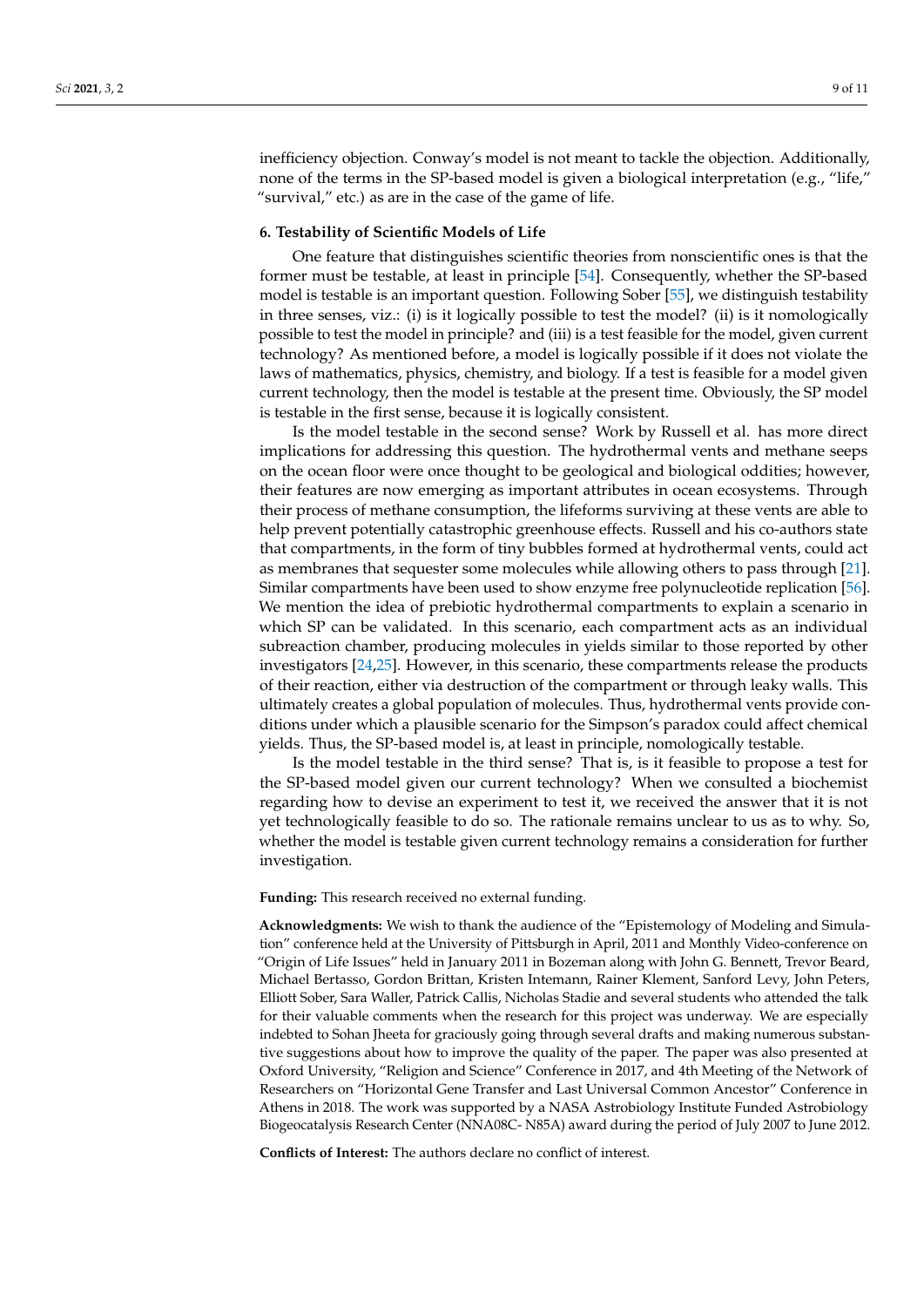## **References**

- <span id="page-9-0"></span>1. Bailer-Jones, D. *Scientific Models in Philosophy of Science*; University of Pittsburgh Press: Pittsburgh, PA, USA, 2009.
- 2. van Fraassen, B.C. *The Scientific Image*; Clarendon Press: Oxford, UK, 1980.
- <span id="page-9-1"></span>3. Epstein, J.M. Why Model? *J. Artif. Soc. Soc. Simul.* **2008**, *11*, 12.
- <span id="page-9-2"></span>4. Frigg, R.; Hartmann, S. Models in Science. In *Stanford Encyclopedia of Philosophy*; The Metaphysics Research Lab: Stanford, CA, USA, 2020; Available online: <https://plato.stanford.edu/entries/models-science/> (accessed on 30 July 2020).
- <span id="page-9-3"></span>5. Schlesinger, W.H. *Biogeochemistry: An Analysis of Global Change*, 2nd ed.; Academic Press: San Diego, CA, USA, 1997; Chapter 2.
- <span id="page-9-4"></span>6. Bandyopadhyay, P.S.; Nelson, D.; Greenwood, M.; Brittan, G.; Berwald, J. The Logic of Simpson's Paradox. *Synthese* **2011**, *181*, 185–208. [\[CrossRef\]](http://dx.doi.org/10.1007/s11229-010-9797-0)
- 7. Bandyopadhyay, P.S.; Greenwood, M.; Wallace Dcruz, D.F.; Venkata Raghavan, R. Simpson's Paradox and Causality. *Am. Philos. Q.* **2015**, *52*, 13–25.
- 8. Bandyopadhyay, P.S.; Venkata Raghavan, R.; Wallace Dcruz, D.; Brittan, G. Truths about Simpson's Paradox: Saving the Paradox from Falsity. In *Lecture Notes on Computer Science*; Springer: Heidelberg, Germany, 2015; Volume 8929, pp. 58–73.
- <span id="page-9-5"></span>9. Blyth, C.R. On Simpson's Paradox and the Sure-Thing Principle. *J. Am. Stat. Assoc.* **1972**, *67*, 364–366. [\[CrossRef\]](http://dx.doi.org/10.1080/01621459.1972.10482387)
- <span id="page-9-6"></span>10. Gardner, M. *The Colossal Book of Mathematics*; Norton: New York, NY, USA, 2001; pp. 409–422.
- <span id="page-9-7"></span>11. Conway, J. *Winning Ways*; Academic Press: Cambridge, MA, USA, 1982; Volume 2, Chapter 25.
- <span id="page-9-8"></span>12. Hawking, S.; Mlodinow, L. *The Grand Design*; Bantam Books: New York, NY, USA, 2010.
- <span id="page-9-9"></span>13. Sigmund, K. *Games of Life. Explorations in Ecology, Evolution and Behaviour*; Penguin: London, UK, 1993.
- <span id="page-9-10"></span>14. Reading: Properties of Life. Available online: [https://courses.lumenlearning.com/ivytech-bio1-1/chapter/reading-properties](https://courses.lumenlearning.com/ivytech-bio1-1/chapter/reading-properties-of-life/)[of-life/](https://courses.lumenlearning.com/ivytech-bio1-1/chapter/reading-properties-of-life/) (accessed on 11 August 2019).
- <span id="page-9-11"></span>15. Dennett, D. *Darwin's Dangerous Idea: Evolution and the Meanings of Life*; Simon & Schuster: New York, NY, USA, 1995.
- <span id="page-9-12"></span>16. Dennett, D. *Freedom Evolves*; Penguin Books: New York, NY, USA, 2003.
- <span id="page-9-13"></span>17. Solomons, T.W.G.; Fryhle, C.B.; Johnson, R.G. *Organic Chemistry*, 8th ed.; Wiley: New York, NY, USA, 2004.
- <span id="page-9-14"></span>18. Oparin, A.I. *The Origin of Life*; Dover: Mineola, NY, USA, 2003.
- <span id="page-9-15"></span>19. Haldane, J. The Origin of Life. *New Biol.* **1954**, *16*, 12–27.
- <span id="page-9-16"></span>20. Bedau, M.; Cleland, C.E. *The Nature of Life*; Cambridge University Press: Cambridge, UK, 2010.
- <span id="page-9-17"></span>21. Russell, M.J.; Hall, A.J. The Emergence of Life from Iron Monosulphide Bubbles at a Submarine Hydrothermal Redox and PH Front. *J. Geol. Soc.* **1997**, *154*, 377–402. [\[CrossRef\]](http://dx.doi.org/10.1144/gsjgs.154.3.0377)
- <span id="page-9-18"></span>22. Sojo, V.; Herschy, B.; Whicher, A.; Camprubí, E.; Lane, N. The Origin of Life in Alkaline Hydrothermal Vents. *Astrobiology* **2016**, *16*, 181–197. [\[CrossRef\]](http://dx.doi.org/10.1089/ast.2015.1406)
- <span id="page-9-19"></span>23. Crick, F.H. The Origin of the Genetic Code. *J. Mol. Biol.* **1968**, *38*, 367–379. [\[CrossRef\]](http://dx.doi.org/10.1016/0022-2836(68)90392-6)
- <span id="page-9-20"></span>24. Iqubal, M.; Sharma, R.; Jheeta, S. Thermal Condensation of Glycine and Alanine on Metal Ferrite Surface: Primitive Peptide Bond Formation Scenario. *Life* **2017**, *7*, 15. [\[CrossRef\]](http://dx.doi.org/10.3390/life7020015)
- <span id="page-9-21"></span>25. Sharma, R.; Iqubal, M.A.; Jheeta, S. Adsorption and Oxidation of Aromatic Amines on Metal(II) Hexacyanocobaltate(III) Complexes: Implication for Oligomerization of Exotic Aromatic Compounds. *Inorganics* **2017**, *5*, 18. [\[CrossRef\]](http://dx.doi.org/10.3390/inorganics5020018)
- <span id="page-9-22"></span>26. Hazen, R. *Genesis: The Scientific Quest for Life's Origin*; Joseph Henry Press: Washington, DC, USA, 2005.
- <span id="page-9-23"></span>27. Jheeta, S. Conference report, Molecules to Microbes. *Sci* **2019**, *1*, 42. [\[CrossRef\]](http://dx.doi.org/10.3390/sci1020042)
- <span id="page-9-24"></span>28. Jheeta, S. The Routes of Emergence of Life from LUCA during the RNA and Viral World: A Conspectus. *Life* **2015**, *5*, 1445–1453. [\[CrossRef\]](http://dx.doi.org/10.3390/life5021445)
- <span id="page-9-25"></span>29. Jheeta, S. The Landscape of the Emergence of Life. *Life* **2017**, *7*, 27. [\[CrossRef\]](http://dx.doi.org/10.3390/life7020027)
- 30. Rodionova, I.A.; Schuster, B.M.; Guinn, K.M.; Sorci, L.; Scott, D.A.; Li, X.; Kheterpal, I.; Shoen, C.; Cynamon, M.; Locher, C.; et al. Metabolic and Bactericidal Effects of Targeted Suppression of NadD and NadE Enzymes in Mycobacteria. *mBio* **2014**, *5*, e00747-13. [\[CrossRef\]](http://dx.doi.org/10.1128/mBio.00747-13)
- 31. Sorci, L.; Martynowski, D.; Rodionova, D.A.; Eyobo, Y.; Zogaj, X.; Klose, K.E.; Nikolaev, E.V.; Magni, G.; Zhang, H.; Osterman, A.L. Nicotinamide mononucleotide synthetase is the key enzyme for an alternative route of NAD biosynthesis in Francisella tularensis. *Proc. Natl. Acad. Sci. USA* **2009**, *10*, 3083–3088. [\[CrossRef\]](http://dx.doi.org/10.1073/pnas.0811718106)
- 32. Sorci, L.; Kurnasov, O.; Rodionov, D.A.; Osterman, A.L. Genomics and Enzymology of NAD Biosynthesis. *Compr. Nat. Prod. II* **2010**, *7*, 213–257.
- 33. Villarreal, L.P.; Witzany, G. Genomics Insights: The DNA Habitat and Its RNA Inhabitants: At the Dawn of RNA Sociology. *Genom. Insights* **2013**, *6*, 1–12. [\[CrossRef\]](http://dx.doi.org/10.4137/GEI.S11490)
- <span id="page-9-26"></span>34. Sumper, M.; Luce, R. Evidence for De Novo Production of Self-Replicating and Environmentally Adapted RNA Structures by Bacteriophage Q3 Replicase. *Proc. Natl. Acad. Sci. USA* **1975**, *72*, 162–166. [\[CrossRef\]](http://dx.doi.org/10.1073/pnas.72.1.162)
- <span id="page-9-27"></span>35. Spiegelman, S.; Haruna, I.; Holland, I.B.; Beaudreau, G.; Mills, D. The Synthesis of a Self-Propagating and Infectious Nucleic Acid with a Purified Enzyme. *Biochemistry* **1965**, *54*, 919–927. [\[CrossRef\]](http://dx.doi.org/10.1073/pnas.54.3.919)
- 36. Orgel, L.E. The Origin of Life on Earth. Available online: [http://courses.washington.edu/biol354/The%20Origin%20of%20Life%](http://courses.washington.edu/biol354/The%20Origin%20of%20Life%20on%20Earth.pdf) [20on%20Earth.pdf](http://courses.washington.edu/biol354/The%20Origin%20of%20Life%20on%20Earth.pdf) (accessed on 8 August 2019).
- <span id="page-9-28"></span>37. Hawking, S. *A Brief History of Time*; A Bantam Dell Publishing Company: New York, NY, USA, 1988.
- <span id="page-9-29"></span>38. Earman, J. *Bayes or Bust?* MIT: Cambridge, MA, USA, 1992.